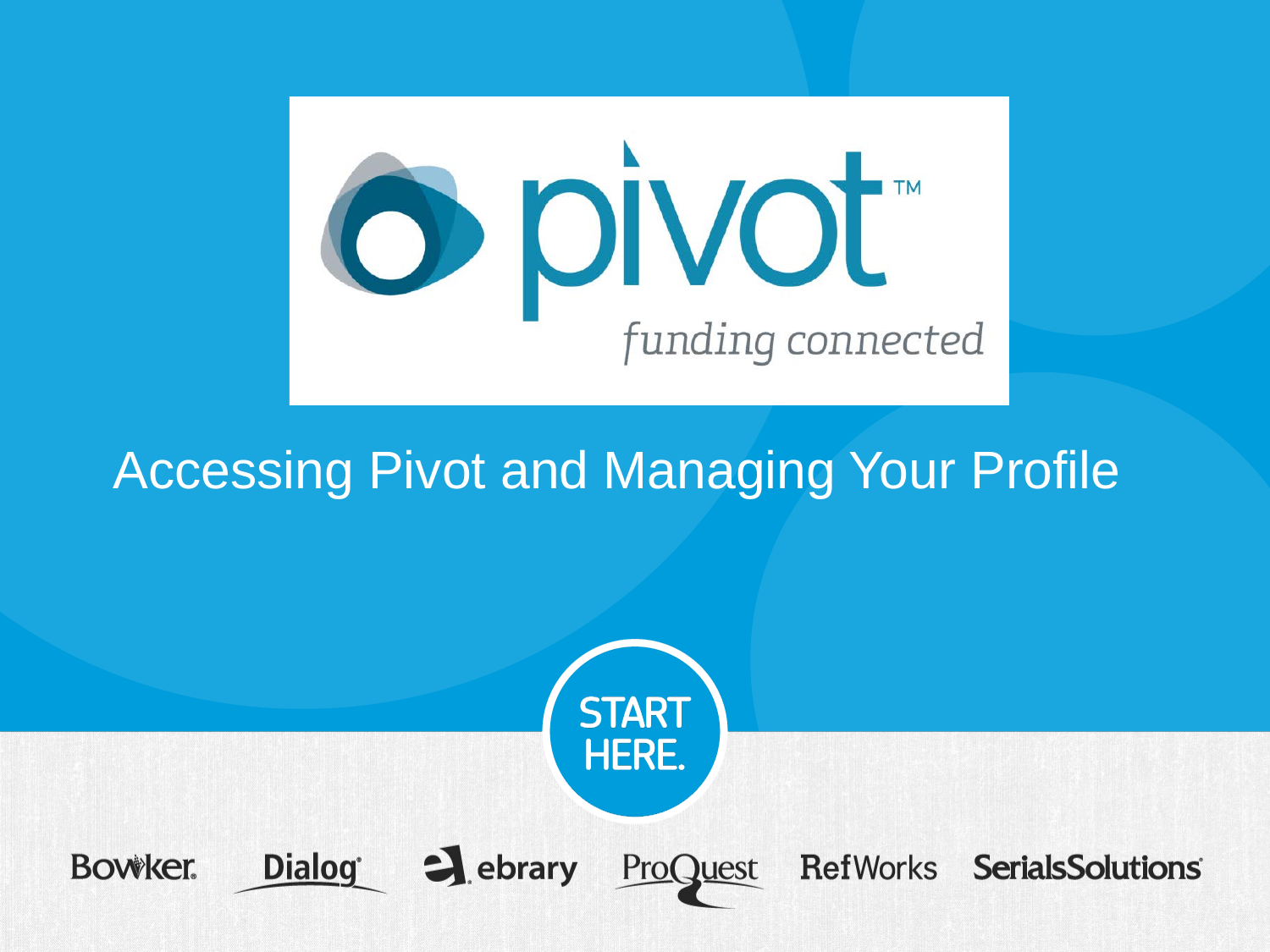## Today's Agenda



- Overview of what Pivot is
- Learn how to create an account and log in
- Learn about profiles:
	- How to claim one and why you should claim a profile
	- How to "suggest a scholar"
	- How to update your profile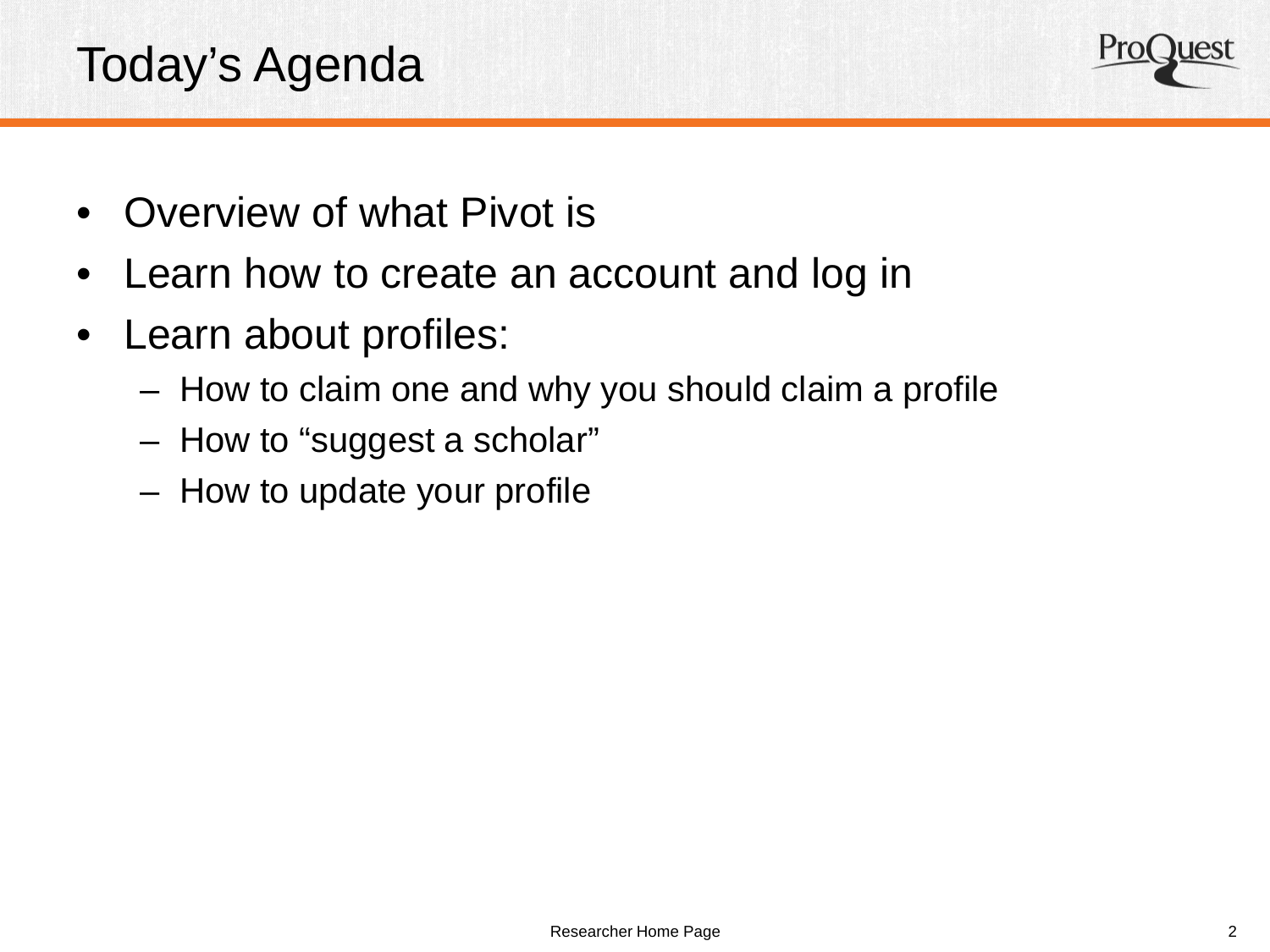

- Pivot brings funding opportunities and scholarly profiling systems together in one integrated package
	- Access to over 26,000 funding opportunities
	- Approximately 3 million profiles from around the world
- Suggests potential funding opportunities for you based on your Pivot profile (harvested and maintained by Pivot editors)
- Gives you one place to manage and track funding of interest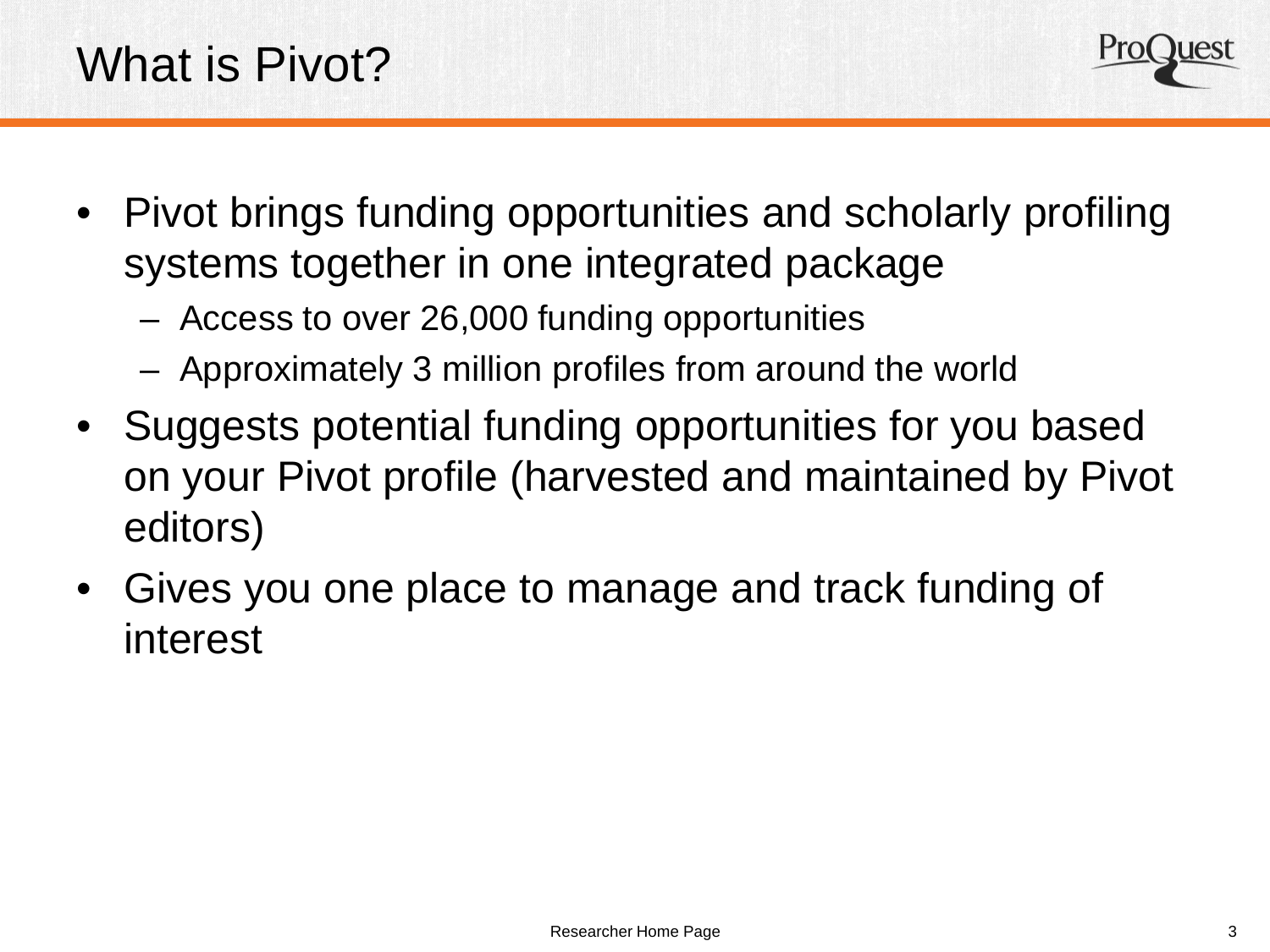

- The URL for Pivot is [http://pivot.cos.com](http://pivot.cos.com/)
- If we have your IPs enabled you will be able to do some basic searching without logging in but you will not be able to:
	- save funding opportunities
	- share searches or search results
	- set up funding alerts
	- view funding opportunities suggested by the Pivot Advisor
- To log in you can use your existing username and password
- If you don't have one, you can easily create one (Click on Sign up)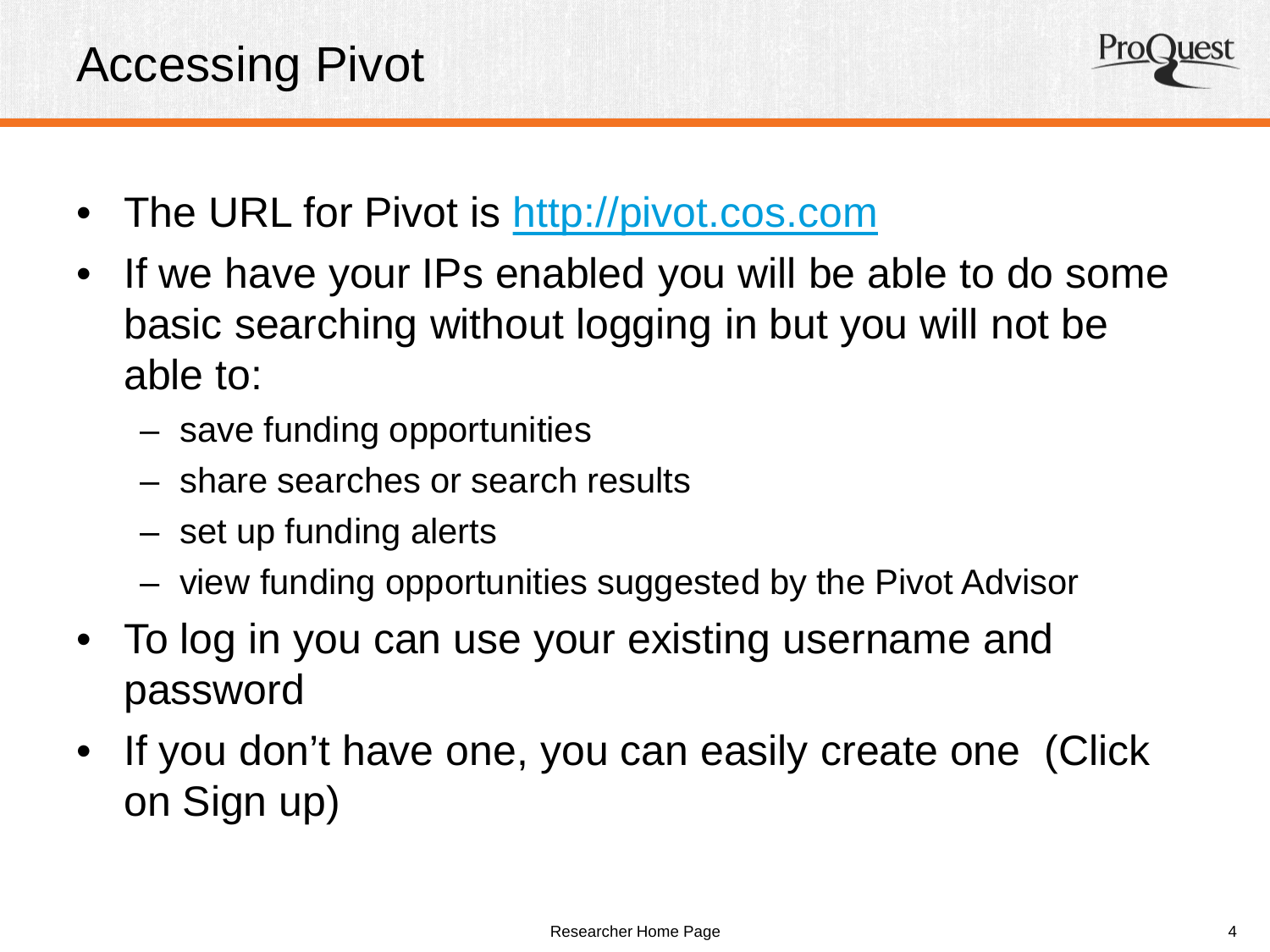Accessing Pivot

O **pivot** ProQuest

徻 **Funding Profiles** Funding **v** Search Search by sponsor  $10$ Search by text **Bla** Most Popular  $\sqrt{6}$ **Editor's Pick View Tutorial** Search funding opportunities **Search Pivot**  $\sqrt{6}$ Advanced Search Search Tips 回 **Health Science** e **Funding News** Humanities and Social 6 ⊜ **Most Popular Science Funding News** Top ten popular Funding Opportunities last week 05/25/2013 **Principal Research Fellowships Wellcome Trust** These are the most prestigious of the trust's personal awards and provide long-term support for researchers of international standing. The trust's funding streams are immunology and infectious disease; populations and... more »

Log in Sign up **About COS Pivot** 

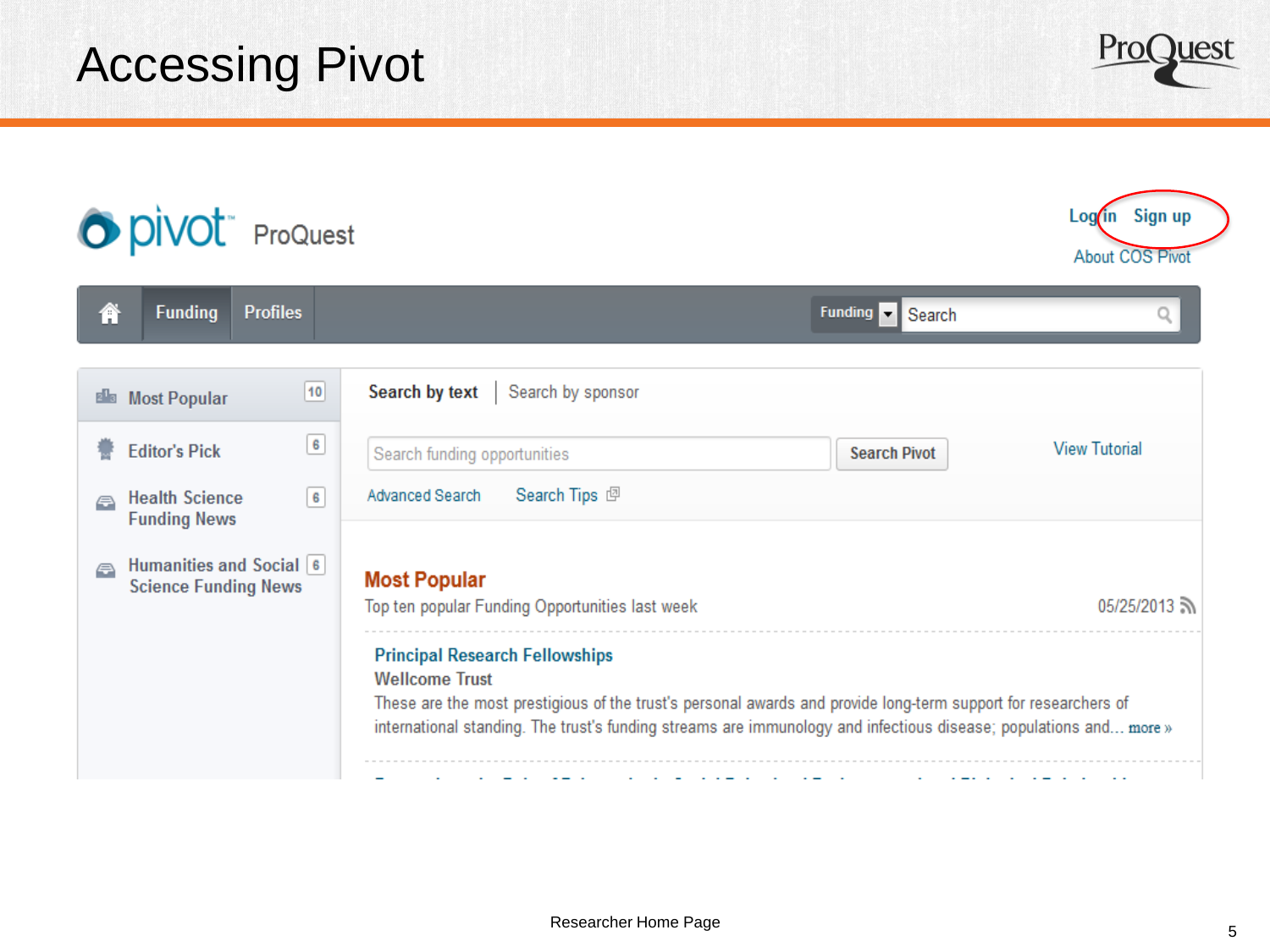# Accessing Pivot



|                                  |                   |                              |                                                                                                             | Log in                                                                                                                             |
|----------------------------------|-------------------|------------------------------|-------------------------------------------------------------------------------------------------------------|------------------------------------------------------------------------------------------------------------------------------------|
|                                  |                   |                              |                                                                                                             | <b>About COS Pivot</b>                                                                                                             |
|                                  |                   |                              |                                                                                                             | Free trial access ▶                                                                                                                |
| <b>Create your Pivot Account</b> |                   |                              |                                                                                                             |                                                                                                                                    |
|                                  |                   |                              |                                                                                                             |                                                                                                                                    |
|                                  |                   |                              |                                                                                                             |                                                                                                                                    |
| First                            | Middle            | Last                         |                                                                                                             |                                                                                                                                    |
|                                  |                   |                              |                                                                                                             |                                                                                                                                    |
|                                  |                   |                              |                                                                                                             |                                                                                                                                    |
|                                  |                   |                              |                                                                                                             |                                                                                                                                    |
|                                  |                   |                              | $\blacksquare$                                                                                              |                                                                                                                                    |
|                                  |                   |                              |                                                                                                             |                                                                                                                                    |
|                                  | Create my account | Please select an institution | You must be affiliated with an institution that subscribes to Pivot in order to create an account. You will | receive a verification email. Once your account is created, your email address will be your Pivot user id.<br>All fields required. |

Free Trial | About Pivot | Privacy | Terms of Use | Accessibility | Contact



@ 2013, ProQuest, LLC. All rights reserved.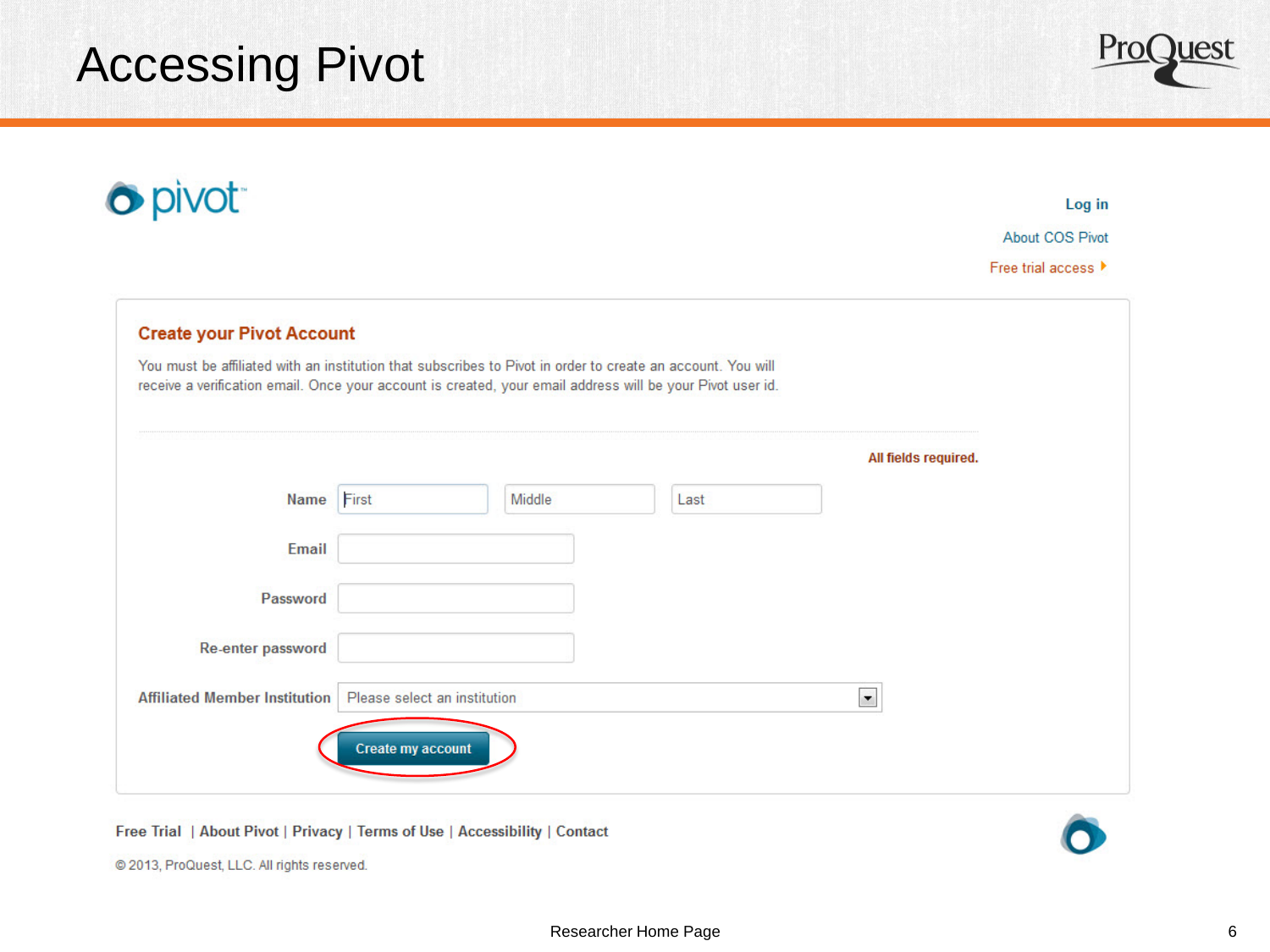

- Users will be sent a confirmation e-mail to the specified e-mail address with a link that they will need to click to get full Pivot access
	- *Note: The user's e-mail address must match the specified email domain listed for your school*
	- *Note: The user's e-mail address will also be his or her username when logging in to Pivot*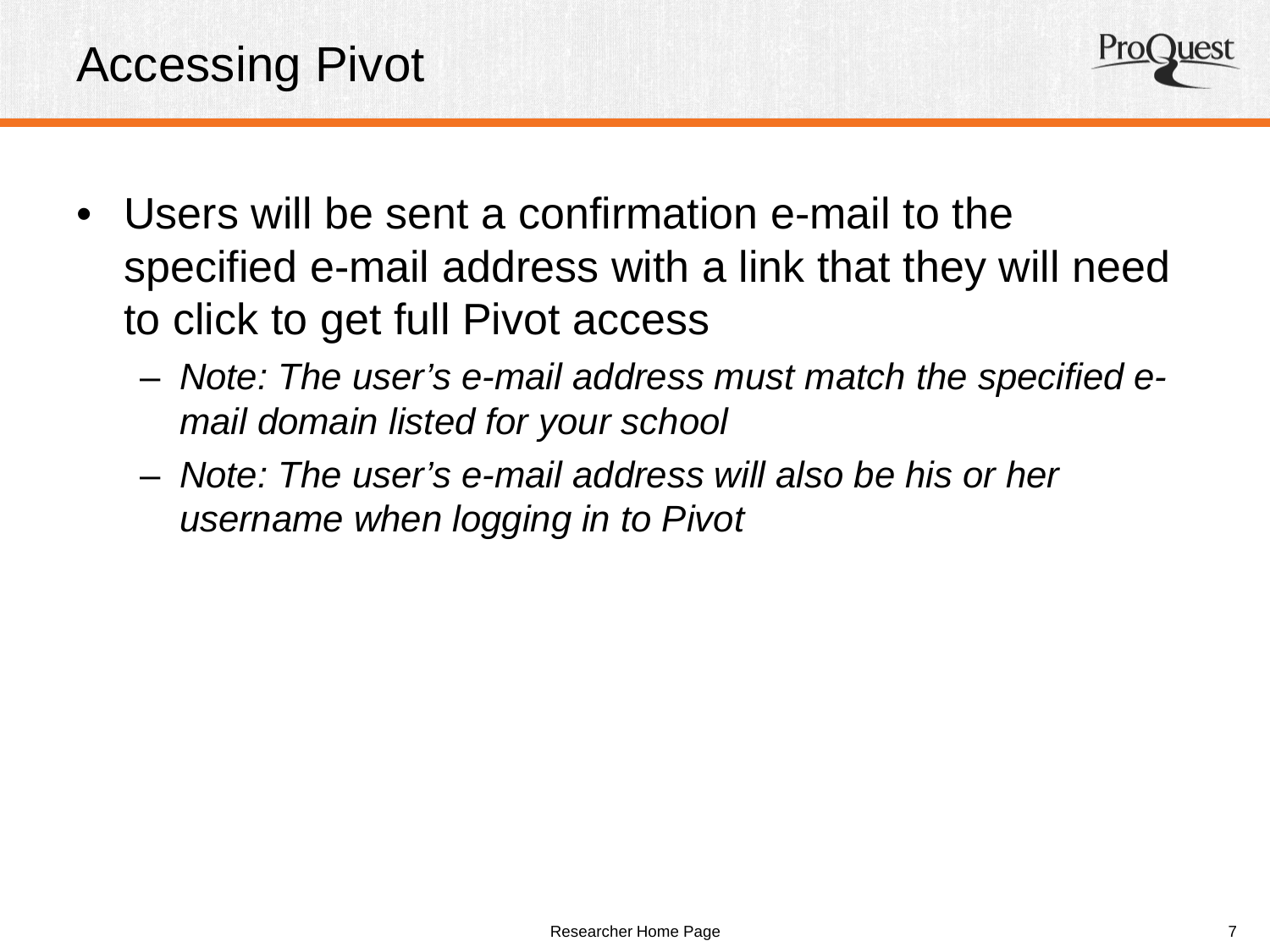# Accessing Pivot

| Ignore<br>Junk *<br>Delete<br>Delete | Meeting<br><b>Commercial</b><br><b>©</b> ™*<br>Reply<br>Reply Forward<br><sub>■</sub> More ▼<br>All<br>Respond                           | 23 2013 E-mails<br>To Manager<br>Team E-mail<br>$\sqrt{}$ Done<br>Reply & Delete<br>% Create New<br>Quick Steps | - 13 | <sup>2</sup> Rules *<br>N OneNote<br>Move<br><mark>∷</mark> Actions ▼<br>Move | Categorize Follow<br>Mark<br>$Up -$<br>Unread<br>Tags<br>la . | <b>角 Find</b><br>$a_{\bar{\phi}}$<br>$\mathbf{A}$ Related $\mathbf{v}$<br>Translate<br>√ Select *<br>Ψ.<br>Editing | C<br>Zoom<br>Zoom |
|--------------------------------------|------------------------------------------------------------------------------------------------------------------------------------------|-----------------------------------------------------------------------------------------------------------------|------|-------------------------------------------------------------------------------|---------------------------------------------------------------|--------------------------------------------------------------------------------------------------------------------|-------------------|
| From:<br>To:<br>Cc.<br>Subject:      | Pivot Support <pivot.support@proquest.com><br/>Carter, Lanie<br/>Please confirm your Pivot account creation</pivot.support@proquest.com> |                                                                                                                 |      |                                                                               |                                                               |                                                                                                                    |                   |

### Dear Nicole Carter,

You've just created a Pivot account with the userid of lanie.carter@proquest.com. To confirm your registration and complete the process, we need you to click the link below.

#### Confirm!

### What if I didn't create a Pivot account?

Someone created a Pivot account with this email address. If you didn't do this, don't worry. Your email address cannot be used to access Pivot without your confirmation.

Thanks,

The Pivot Accounts Team

## A Pivot confirmation e-mail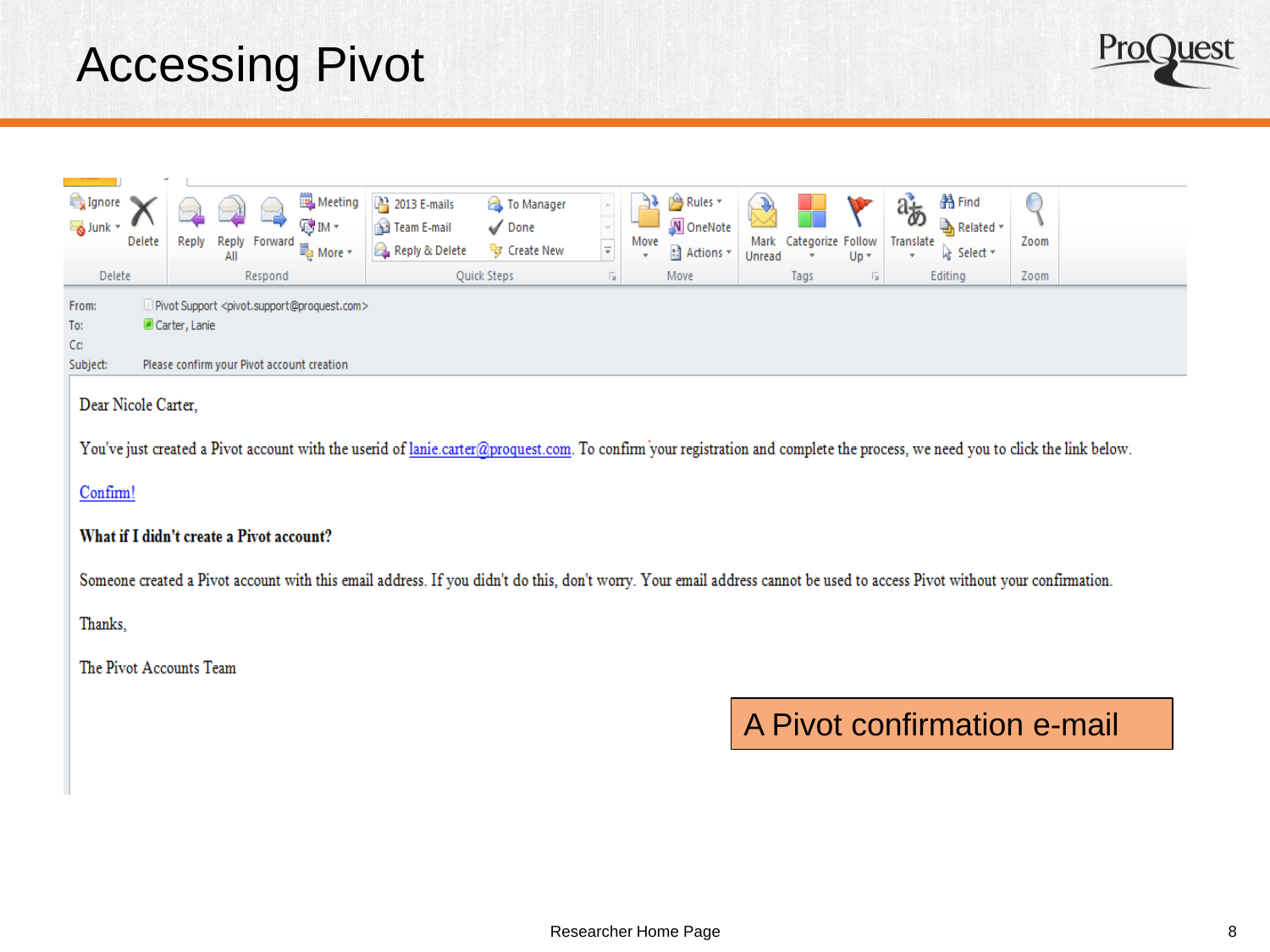

|                                        | O DIVOL University of California, San Diego                                                | 上 Lanie Carter –                 | <b>HELP</b> |
|----------------------------------------|--------------------------------------------------------------------------------------------|----------------------------------|-------------|
| ⋒<br><b>Funding</b><br><b>Profiles</b> |                                                                                            | Funding <b>v</b><br>Search       | Q           |
| <b>Change Account Information</b>      | Use the forms below to change either your current Pivot username or your current password. |                                  |             |
| <b>Change Your User ID</b>             |                                                                                            |                                  |             |
| <b>New User ID</b>                     | laniehouston                                                                               |                                  |             |
| <b>Re-type User ID</b>                 | laniehouston                                                                               |                                  |             |
|                                        | University of California, San Diego                                                        | $\blacktriangledown$             |             |
|                                        | <b>Change User ID</b>                                                                      |                                  |             |
| <b>Change Your Password</b>            |                                                                                            | To update basic account          |             |
| New password                           |                                                                                            | information click "Account       |             |
| Re-type new password                   |                                                                                            | details" under the arrow next to |             |
|                                        | <b>Change password</b>                                                                     | your name.                       |             |
|                                        |                                                                                            |                                  |             |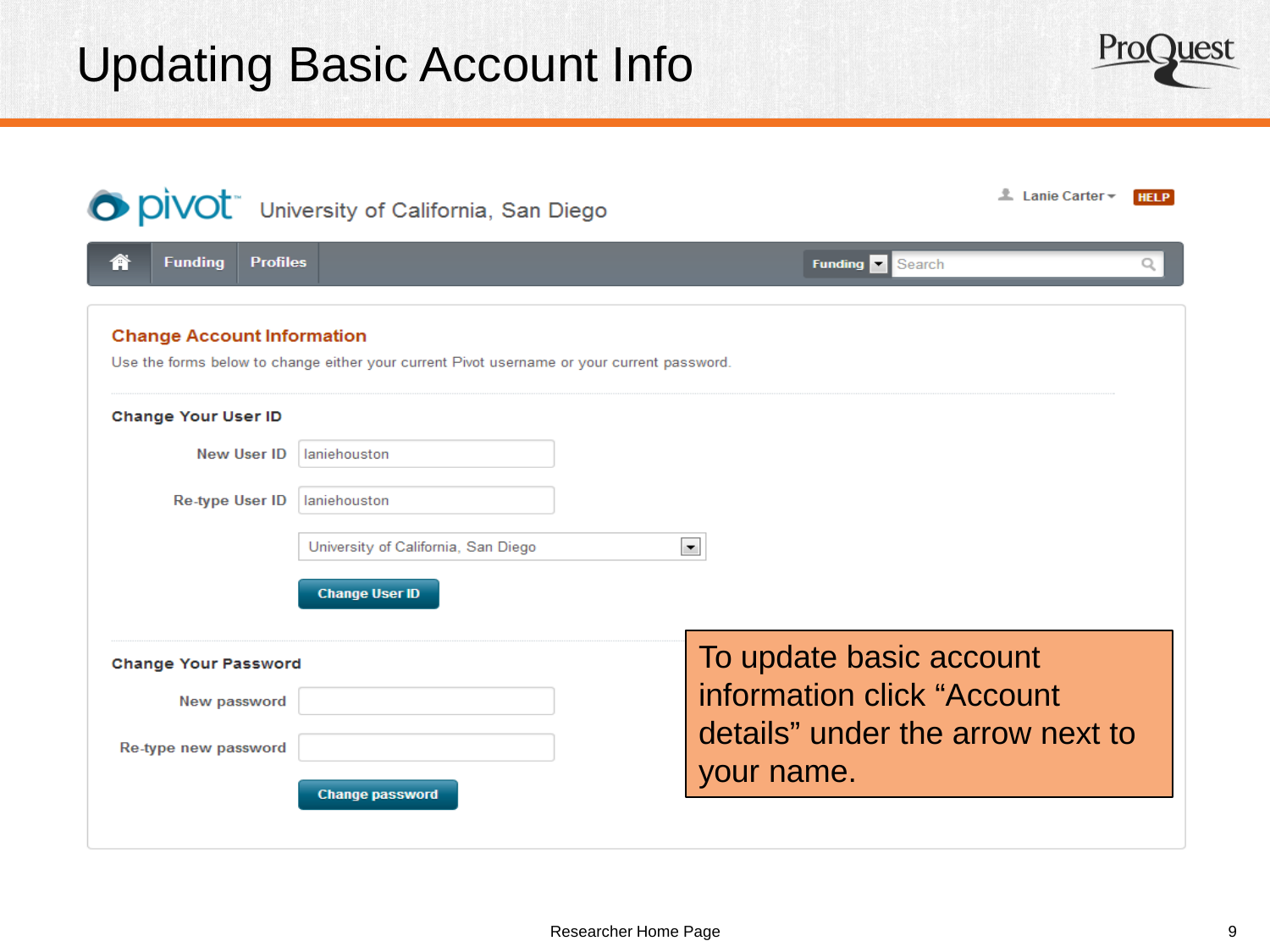

- If a you have a profile in Pivot, you will want to connect that profile to your account, or "claim your profile"
- Claiming a profile allows you to see the Advisor on your home page and also update your profile
- When logging in, if you see a "Your Profile" link under the arrow next to your name your profile has already been claimed. If you see a "Claim your Profile" option it has not been claimed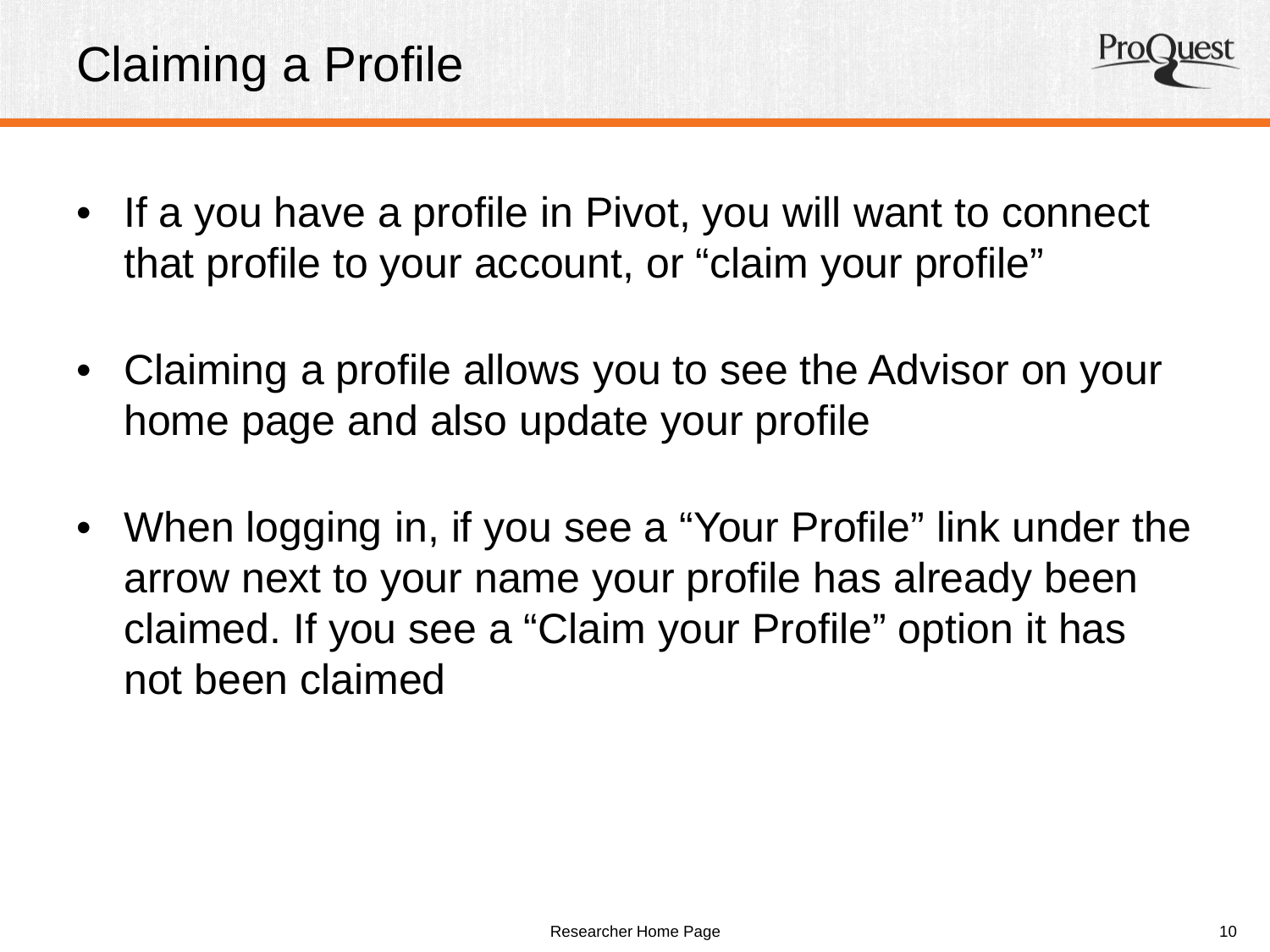

|                                         | O DIVOL University of Texas at San Antonio                                                                                  | George Perry -<br><b>HELP</b><br>Your profile     |
|-----------------------------------------|-----------------------------------------------------------------------------------------------------------------------------|---------------------------------------------------|
| 谷<br><b>Funding</b><br><b>Profiles</b>  | <b>Funding</b><br>Search                                                                                                    | <b>Account Details</b><br>Groups<br>Sign out      |
| $\star$<br>Active                       | <b>Tracked Opps (1)</b><br>$\overline{\phantom{a}}$<br>$Sort -$                                                             | <b>Deadline</b>                                   |
| <b>Tracked</b><br>$\vert$ 1             | AACR-American Cancer Society Award for Research Excellence in<br>$\mathcal{C}$<br><b>Cancer Epidemiology and Prevention</b> | M<br>Options $\star$<br>26 Sep 2013<br>Nomination |
| Q<br><b>Saved Searches</b><br>$\vert$ 1 |                                                                                                                             |                                                   |
| ۵<br>Shared                             |                                                                                                                             |                                                   |
| <b>Received</b><br>۵                    |                                                                                                                             |                                                   |
| Advisor<br>${\bf 74}$<br>Llida filtons  |                                                                                                                             |                                                   |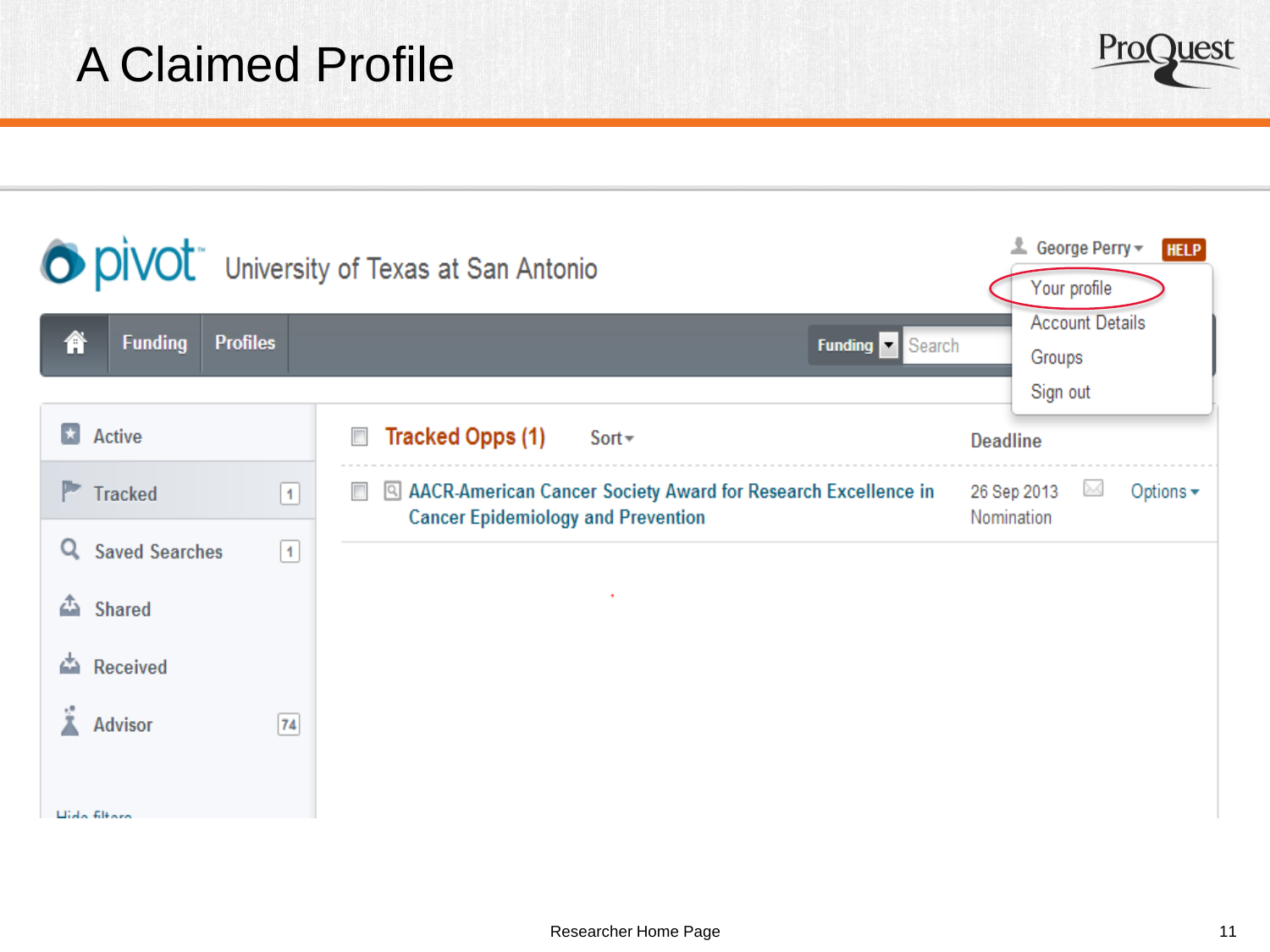

|   |                 |                 | O DIVOL University of California, San Diego | 土<br>Lanie Carter -<br><b>HELP</b><br>Claim profile                      |  |
|---|-----------------|-----------------|---------------------------------------------|--------------------------------------------------------------------------|--|
| 徻 | <b>Funding</b>  | <b>Profiles</b> |                                             | <b>Account Details</b><br>Profiles v Search<br><b>Change Affiliation</b> |  |
|   |                 |                 |                                             | Groups                                                                   |  |
|   | <b>Profiles</b> |                 | cancer                                      | Sign out<br>Se.                                                          |  |
|   |                 |                 | Advanced Search<br>Refine Search            |                                                                          |  |

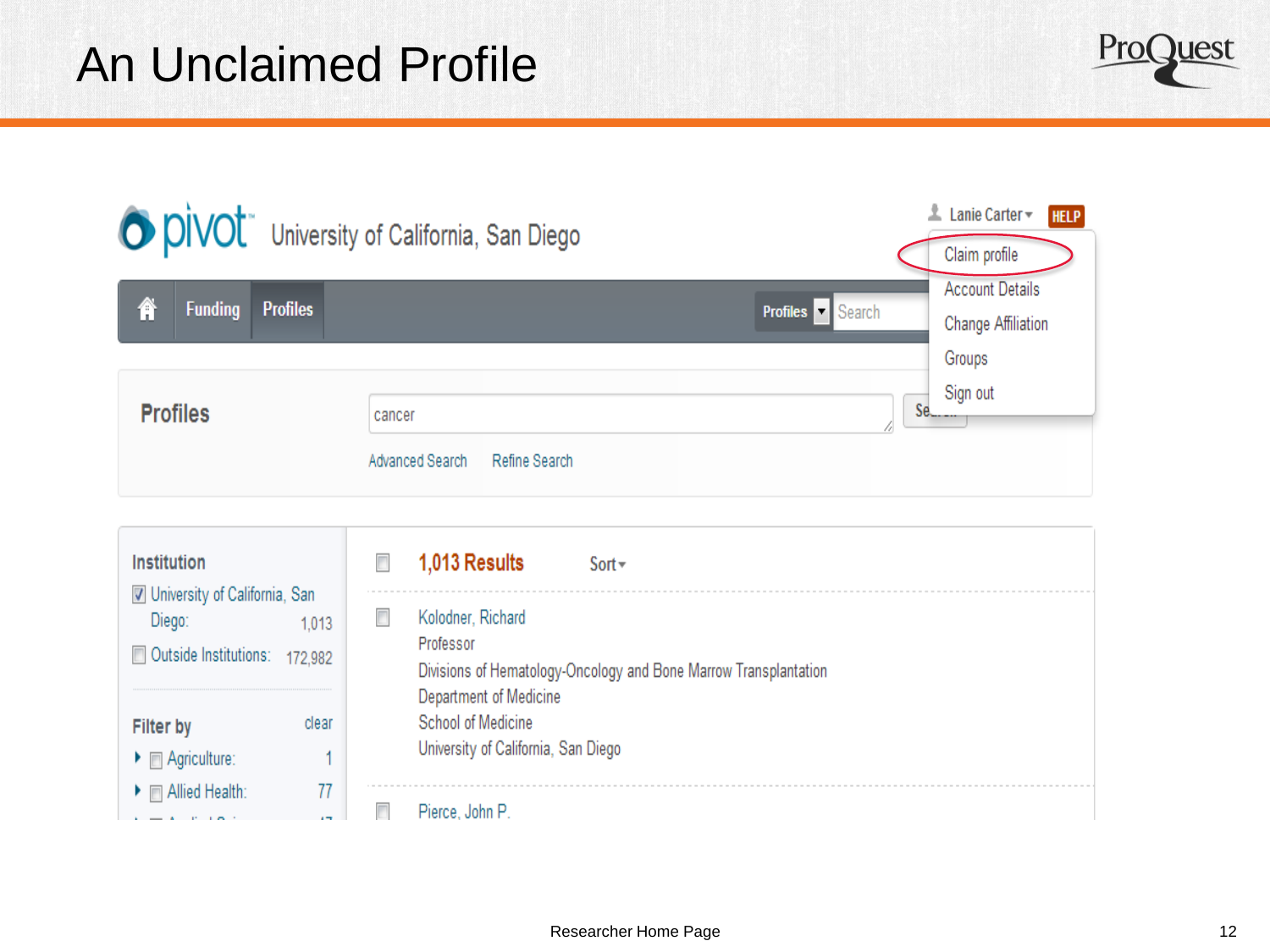# Claiming a Profile



|                                                                                                      | O DIVOL Case Western Reserve University                                                                                                                          | <b>L</b> Aaron Adams <del>▼</del><br><b>HELP</b>                                                                       |
|------------------------------------------------------------------------------------------------------|------------------------------------------------------------------------------------------------------------------------------------------------------------------|------------------------------------------------------------------------------------------------------------------------|
| ⋒<br><b>Funding</b><br><b>Profiles</b>                                                               |                                                                                                                                                                  | Profiles $\rightarrow$<br>Search                                                                                       |
| Select your profile                                                                                  | Your name:<br>Adams<br>Aaron                                                                                                                                     | Search                                                                                                                 |
| <b>INSTITUTION</b><br><b>■ Case Western Reserve</b>                                                  | <b>7 Results</b><br>$Sort =$                                                                                                                                     |                                                                                                                        |
| University:<br>Outside Institutions:                                                                 | Adams, Aaron<br>$\mathbf{0}$<br><b>PhD Candidate</b><br>Division of Meteorology and Physical Oceanography<br>College of Arts and Sciences<br>University of Miami | This is me                                                                                                             |
| <b>CAN'T FIND YOUR</b><br><b>PROFILE?</b><br>Let us know who needs a profile<br>and we'll follow up. | Adams, Aaron<br>Adjunct Assistant Professor<br><b>College of Architecture</b><br>Illinois Institute of Technology                                                | This is me                                                                                                             |
| Suggest a Scholar 回                                                                                  | Adams, Aaron<br><b>Biological Sciences</b>                                                                                                                       | Click the 'This is me' button if you                                                                                   |
| <b>IS 'YOUR' PROFILE</b><br><b>ALREADY CLAIMED?</b><br>You may have another account.                 | Adams, Aaron<br><b>Fisheries Habitat Ecology</b>                                                                                                                 | see a profile that is yours. (You<br>might need to include "Outside"                                                   |
| Contact us for assistance.                                                                           | Adams, Aaron<br>Research Associate<br>Department of Entomology<br>College of Agricultural and Life Sciences                                                      | Institutions" when you are looking<br>for your profile. If you don't see<br>your profile click "Suggest a<br>Scholar") |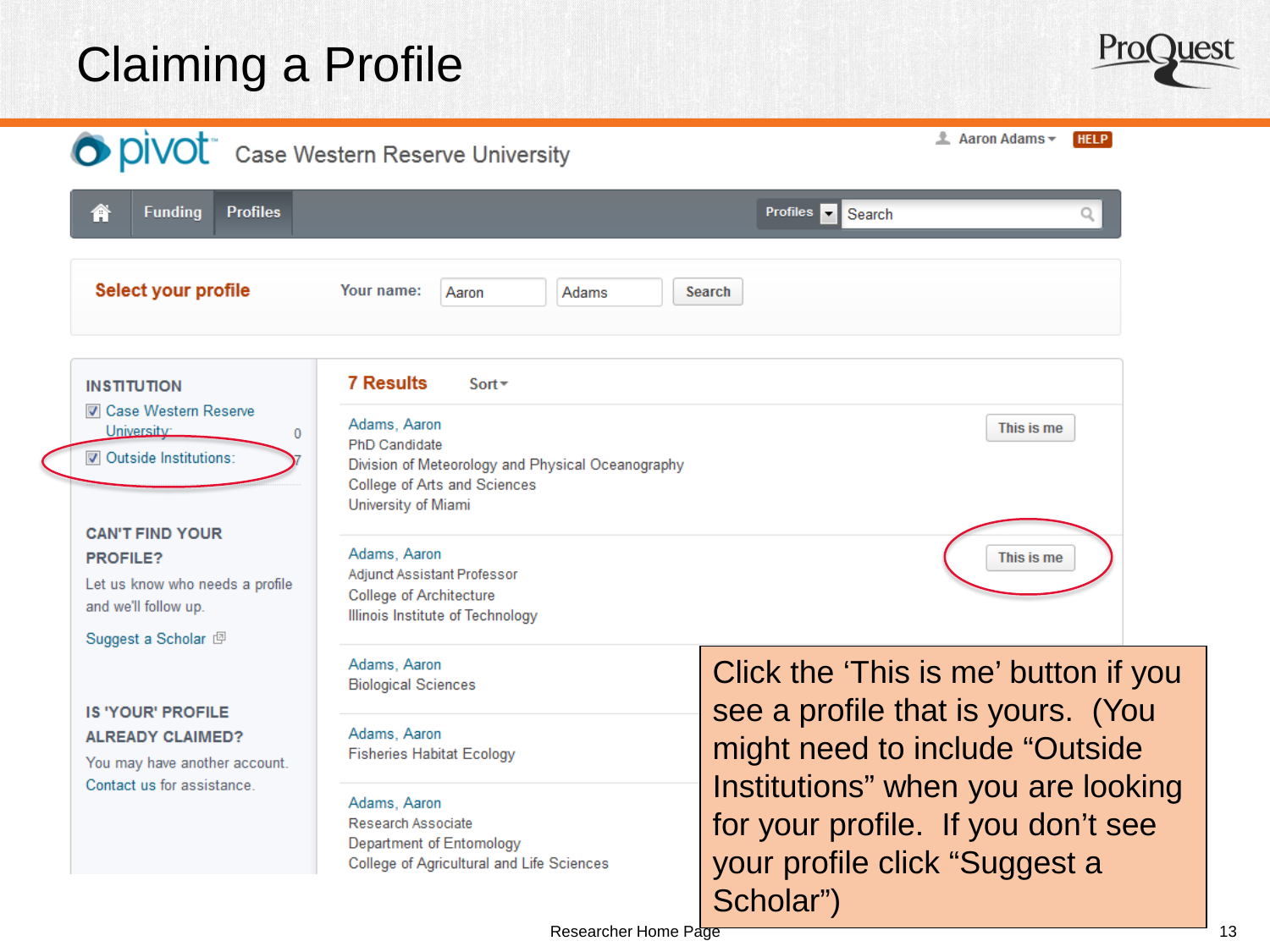# Claiming a Profile



**COS Scholar Feedback: Email Verification** 

Pivot will display the email address we have on file for your profile. If the email displayed is still valid, you simply select it. If you no longer have access to the email address, there is an option to notify us of this change and you will fill out a form requesting "Manual Verification" which we will review and validate.

To verify that you are Aaron Adams and should have access to edit this profile, please select a current email address from the list below and then click the "Next" butto

We will be sending a verification email to the email address you select - be sure to select an email that you currently use.

If more than one of your current email addresses is in the list, pick the email you use most frequently.

aadams3@iit.edu

ighthroater have access to any of the above email addresses.

**Next** 

About COS Pivot | About Scholar Universe | About Us | Privacy Policy | T & C | Contact

@ 2011 ProQuest All Rights Reserved. COS Pivot, Scholar Universe, Authority Profiles, Scholar Feedback, and Community Server are trademarks of Pr

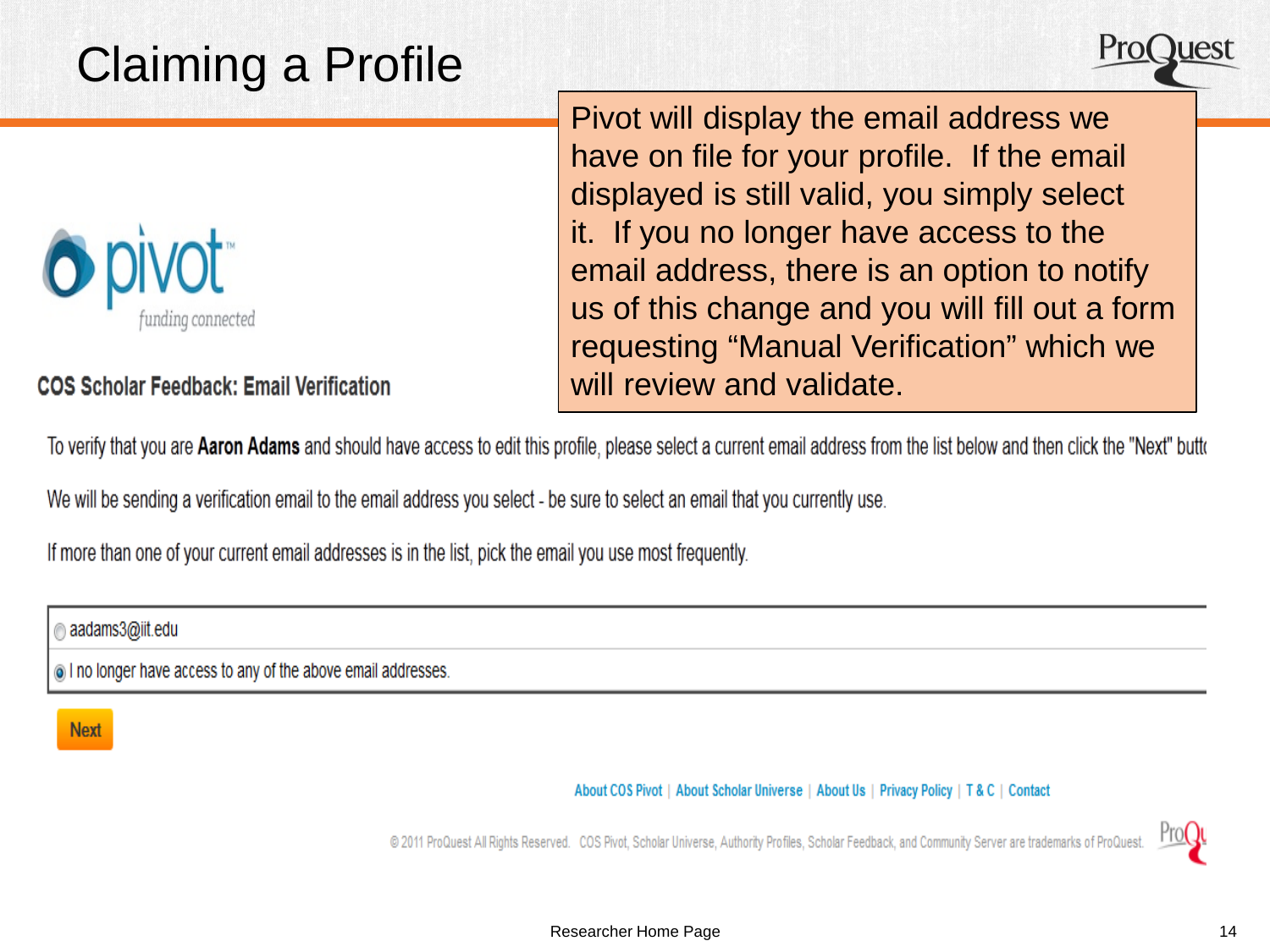

## COS Scholar Feedback: Request access to edit your profile

Since we were unable to send you a verification email, we will need to manually verify that you are Aaron Adams.

Fill in the form below and click the "Register" button to provide us with your current information so that we can verify your identity. We will then send you an email with access to edit your CO

| * Name:          | Aaron                                                | James | Adams |
|------------------|------------------------------------------------------|-------|-------|
| * Affiliation:   | Start typing to see affiliation list                 |       |       |
| Homepage:        | http://www.example.edu/department/~person/index.html |       |       |
| * Email:         | aaron.adams@case.edu                                 |       |       |
| Phone:           | (555) 555-5555 ext. 123                              |       |       |
| * Country:       | Start typing to select your country                  |       |       |
| <b>Comments:</b> |                                                      |       |       |
|                  |                                                      |       |       |
|                  |                                                      |       |       |
|                  | <b>Register</b>                                      |       |       |

You will be able to complete information about your current affiliation including Institution, School, Department and contact information.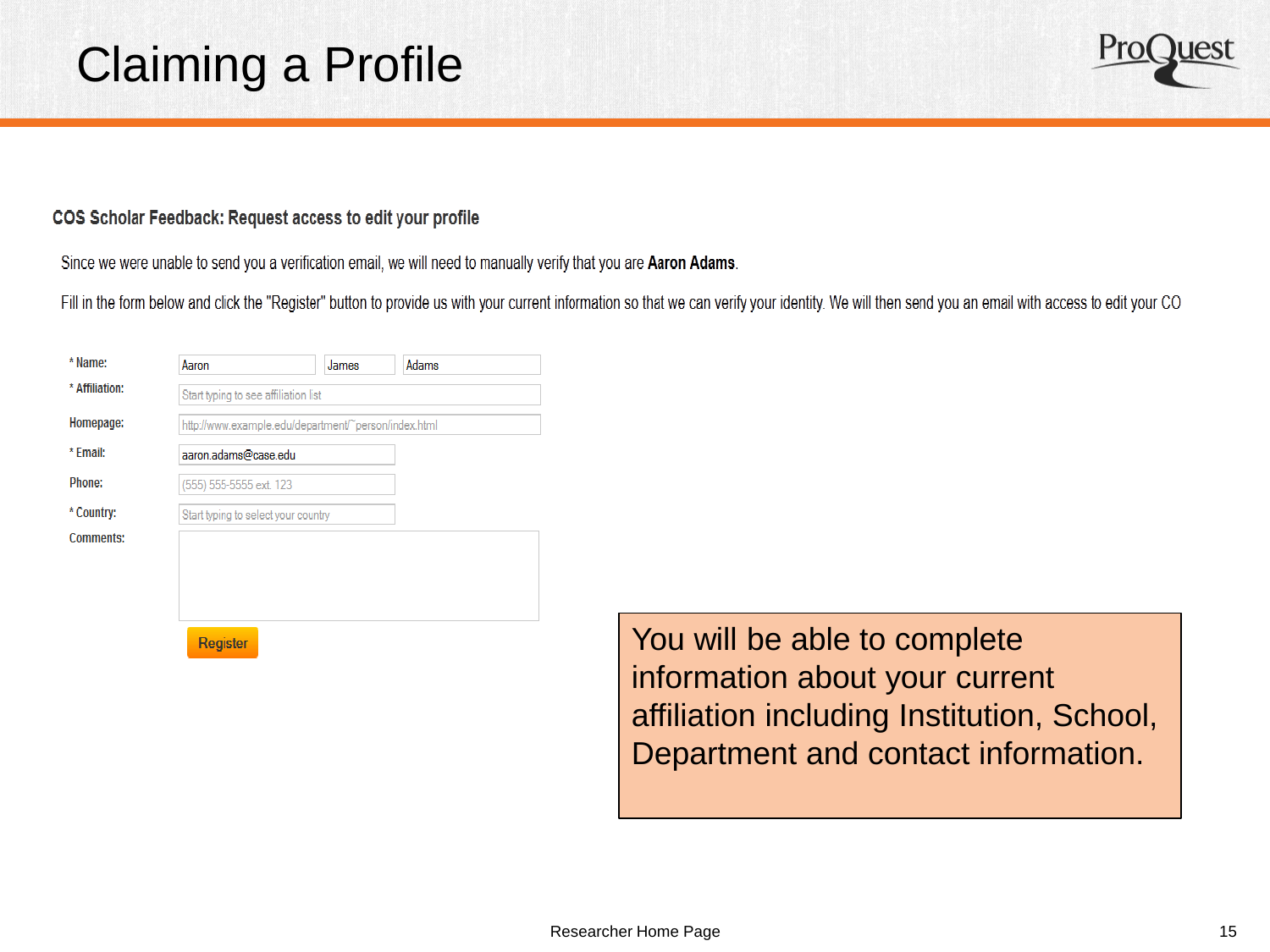# Claiming a Profile





**COS Scholar Feedback: Confirmation** 

The request to edit the selected profile is sent to the editorial team. Once approved you will receive an email confirmation and you will see the "Your Profile" link into the drop down menu next to your name in the upper right hand corner of your Pivot Home Page.

Your request to edit this profile has been sent to our editorial team for approval.

You will receive a response once your request has been processed. If you need to contact us you can send an email to our HelpDesk.

About COS Pivot | About Scholar Universe | About Us | Privacy Policy | T & C | Contact

You will be able to complete information about your current affiliation including Institution, School, Department and contact information.

COS Pivot, Scholar Universe, Authority Profiles, Scholar Feedback, and Community Server are trademarks of ProQi

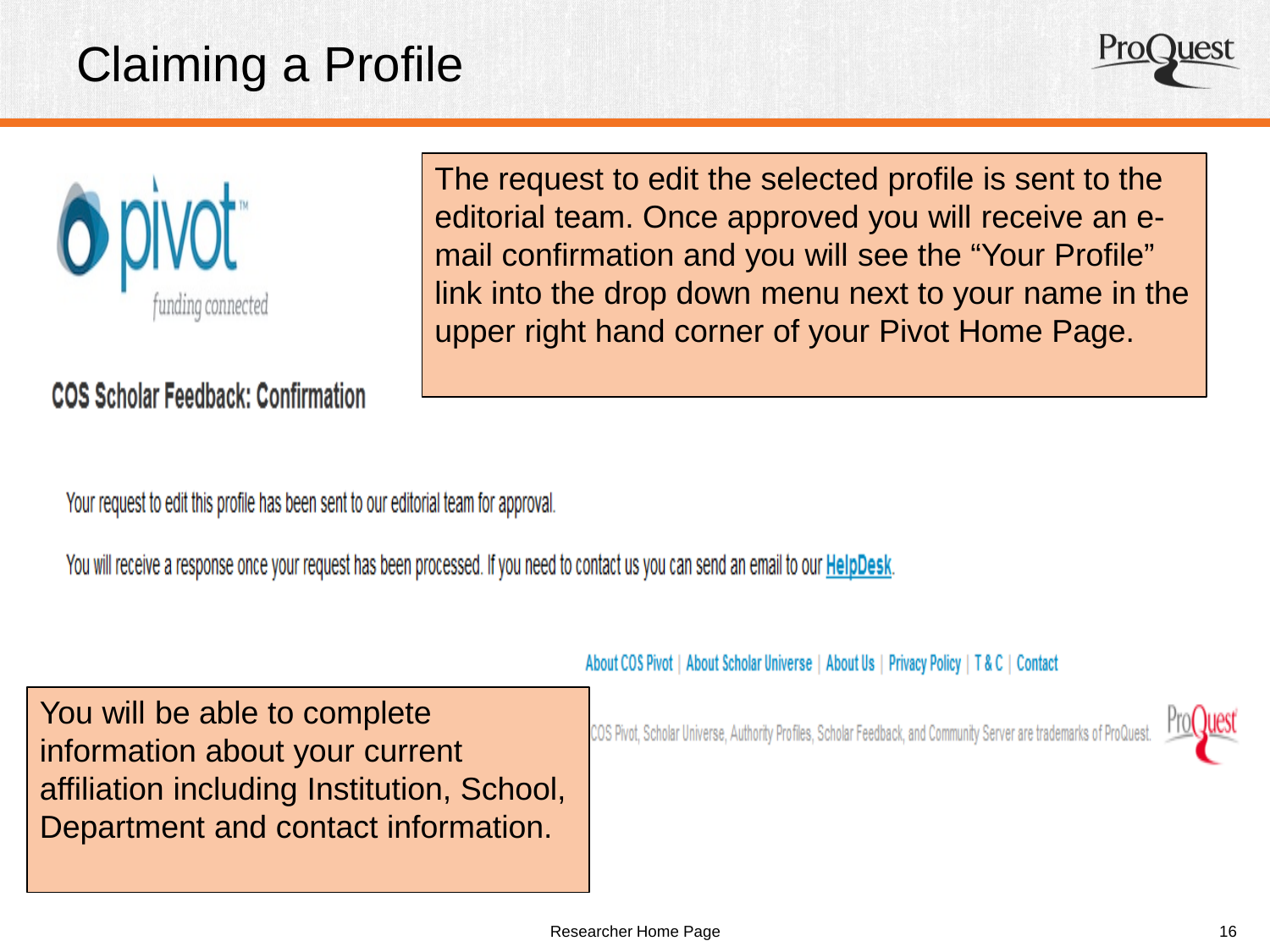

- **Profiles** are created for faculty members listed on University academic department websites. If department websites are unavailable, or if no faculty are listed on a department's website, faculty profiles will be created based on the data available.
- **Profiles** are created for part-time and adjunct faculty and in some instances, graduate students. Pivot takes an inclusive approach to creating profiles.
- If you feel someone should have a Pivot profile, you can submit a request (*Suggest A Scholar*).
	- Approx. 2 week turnaround to add new profile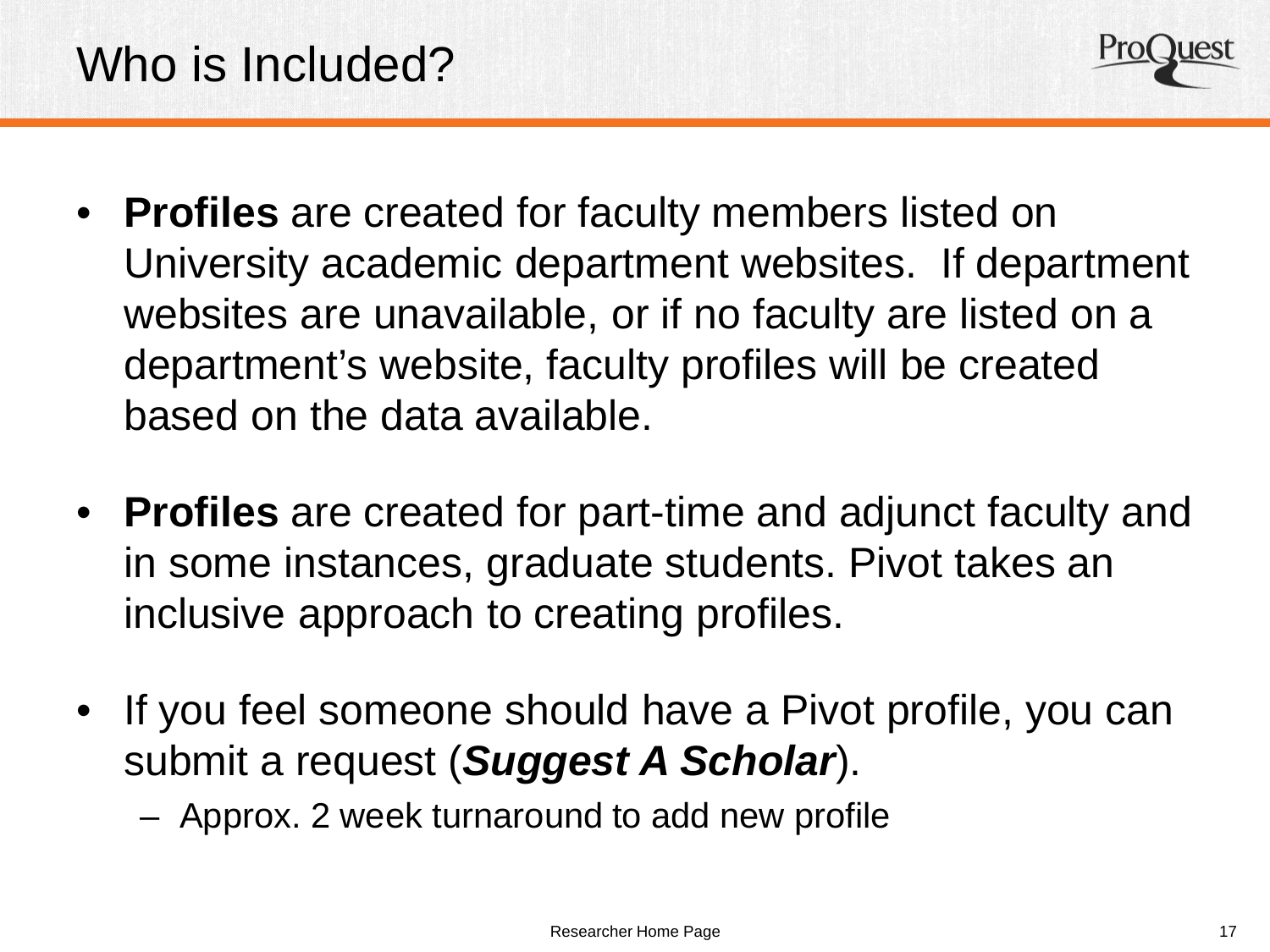

- If you have pertinent information you need added or or changed in your profile, you can make certain updates or additions on your own. Keeping you profile up-to-date enhances the quality of matches made by the Pivot Advisor
- You can attach certain types of files that Pivot will index and make searchable until the information is confirmed and added to your profile.
- Updates are visible immediately!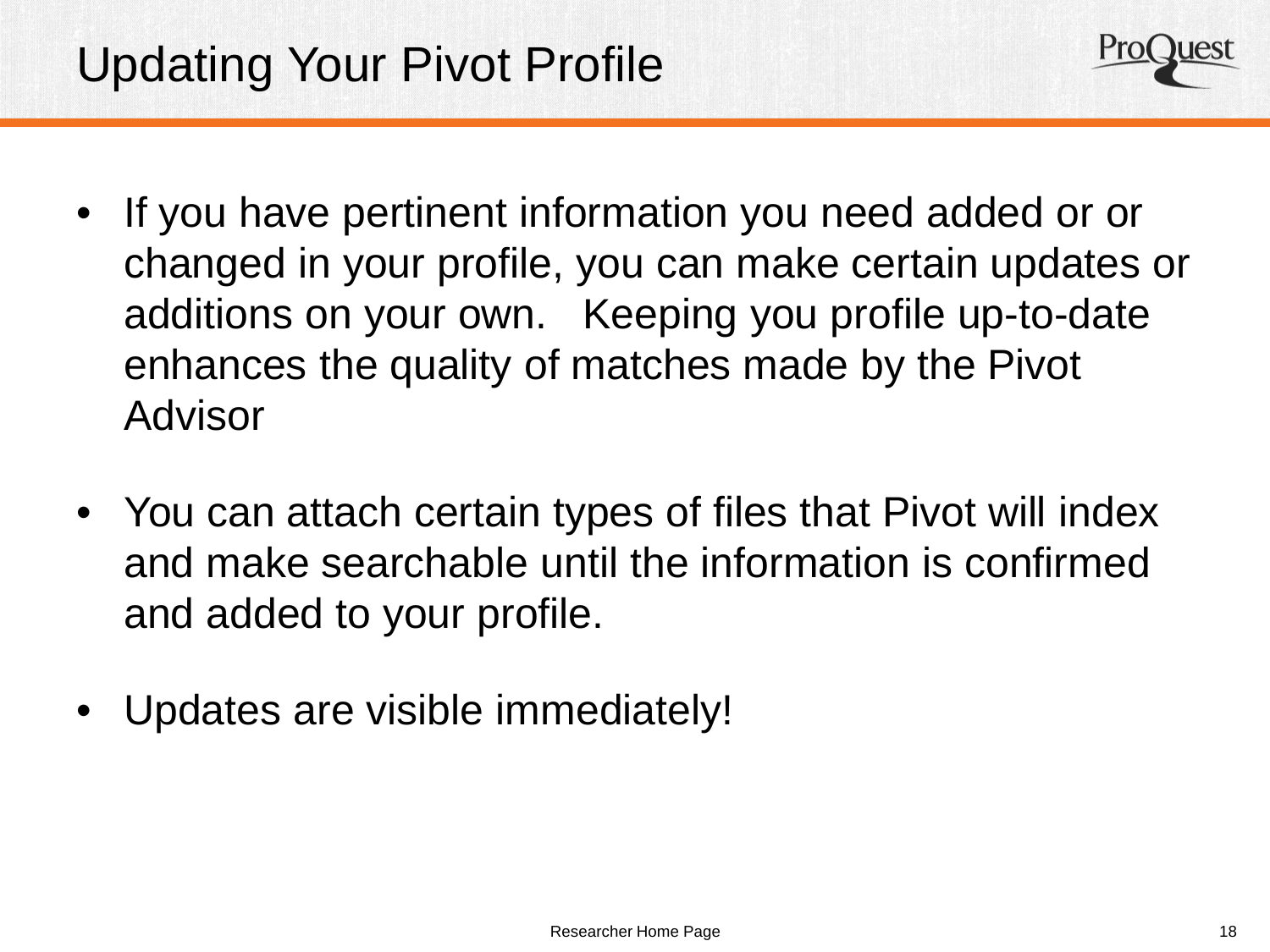

- Navigate to your claimed profile in the Profiles area of Pivot
- Click on the "Update your profile" link in located to the right of your name on your profile page
- You are taken outside Pivot to our profile editing system – click "edit" to continue

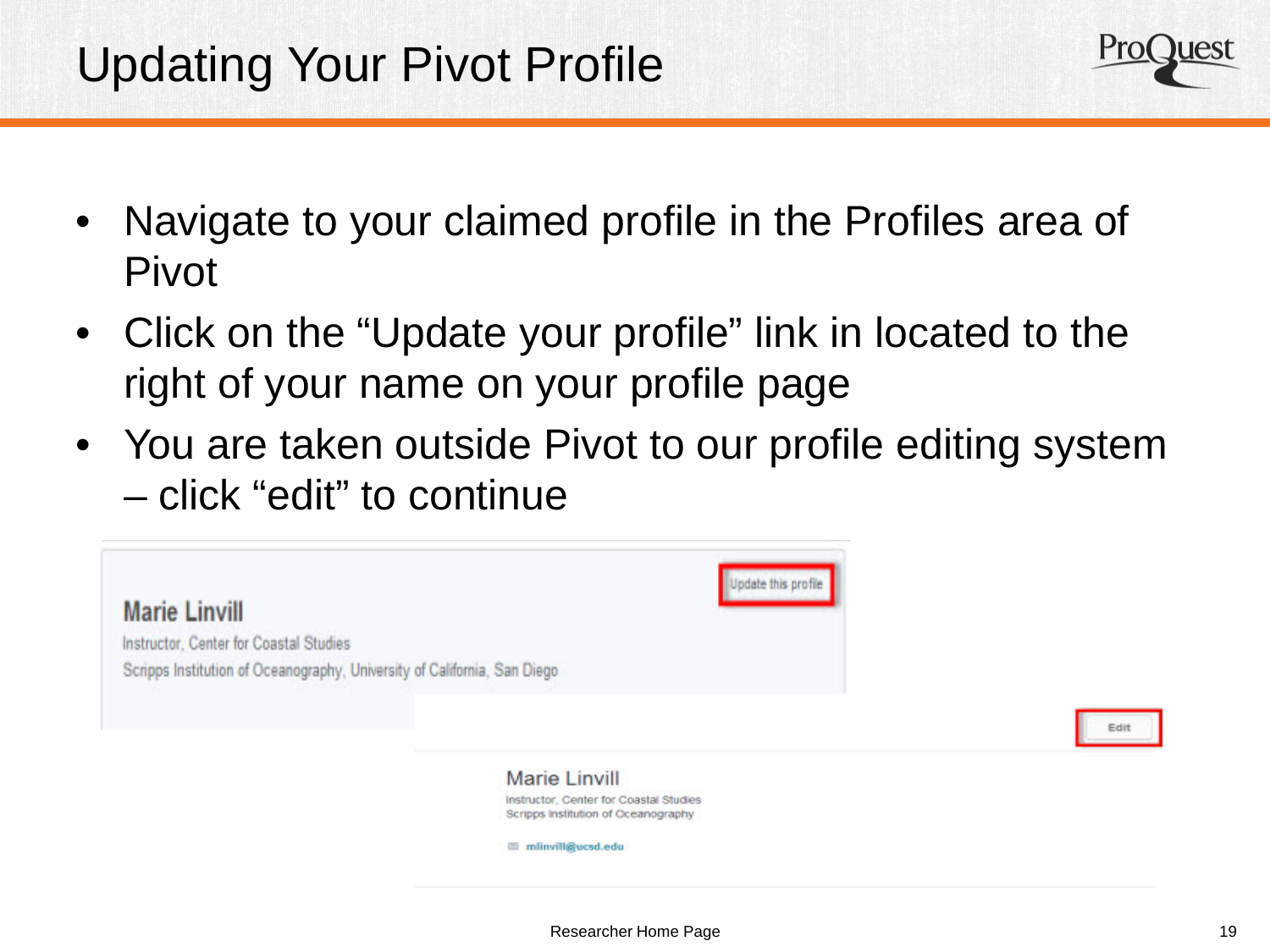# Updating Your Pivot Profile



You can currently update the following sections of your profile:

- Name
- Email address(es)
- Webpages (with publications, CV or other information)
- ORCID id (*Note:* ORCID ids will not be immediately visible in your profile. They will be visible at a later date)
- ISNI
- Expertise
- Affiliations (both past and present)
- **Education**
- Keywords
- **Languages**
- Associations
- Honors
- Publications are updated through our linking process. You cannot currently update your publications, however, you can link to a publication page on your website. Any publication or CV links you add are indexed and searchable (as are webpages).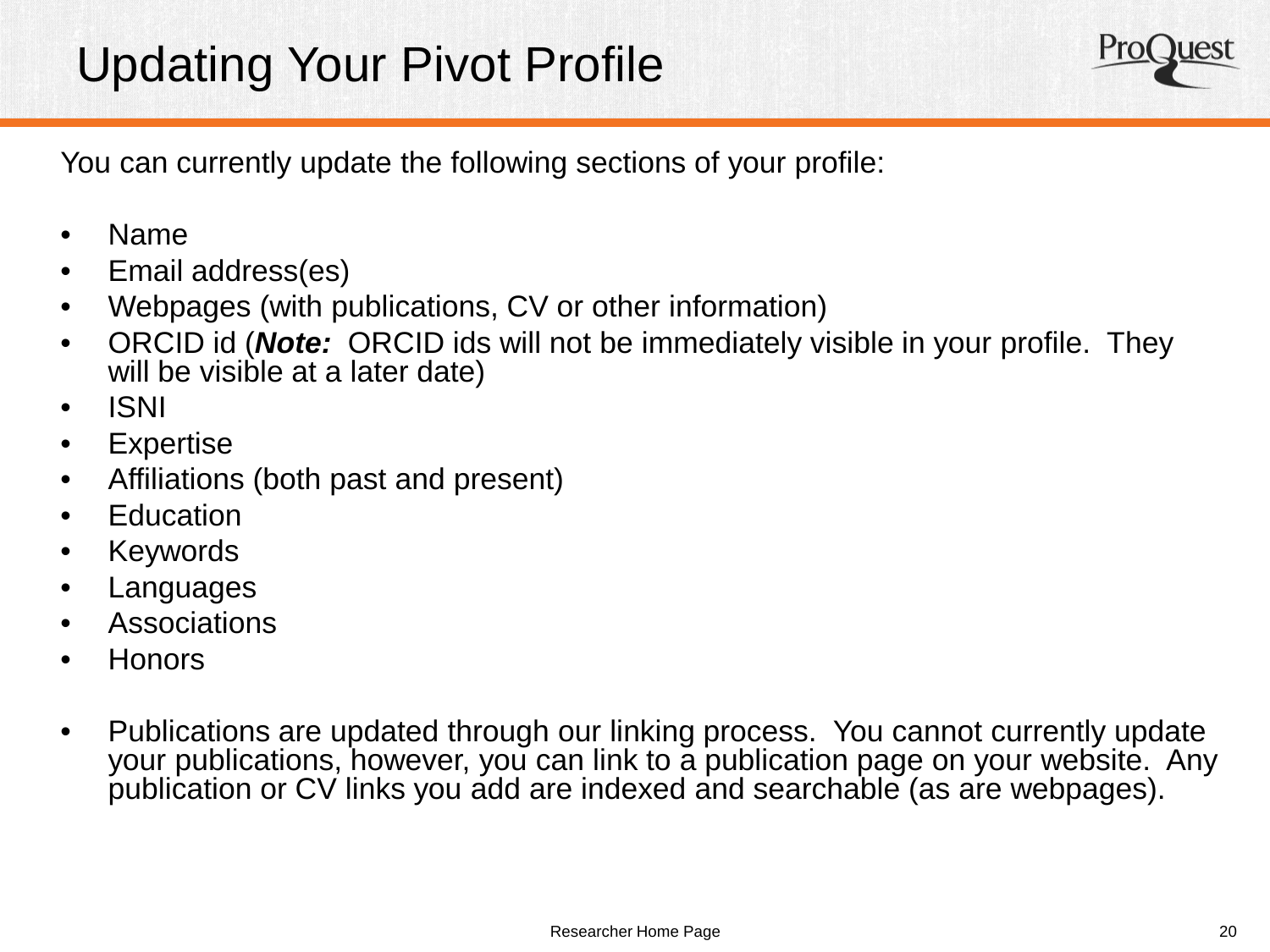## Lets Take A Look…



|                          |                                                                                                                                                                                    | Edit |
|--------------------------|------------------------------------------------------------------------------------------------------------------------------------------------------------------------------------|------|
|                          | <b>Marie Linvill</b><br>Professor, Division of Cardiovascular Medicine<br>Department of Medicine, School of Medicine, University of California, San Diego<br>mmlinvill@gmail.com   |      |
| Links <b>O</b>           |                                                                                                                                                                                    |      |
| ORCID <sup>®</sup>       | the http://orcid.org/0000-0001-9463-022X                                                                                                                                           |      |
| <b>ISNI</b> <sup>®</sup> |                                                                                                                                                                                    |      |
|                          | Expertise My area of expertise mainly is oceanography. I have a secondary expertise in marine biology.                                                                             |      |
|                          | Affiliations Professor, Division of Cardiovascular Medicine<br>Department of Medicine, School of Medicine, University of California, San Diego                                     |      |
|                          | Past Affiliations Professor, Department of Biology<br>University of Miami<br>$2008 - 2010$<br>Professor, Biology<br>University of California, San Diego<br>$2007 - 2008$<br>more » |      |
|                          | Education California State University, Los Angeles<br><b>BS, Biology</b><br>2000<br>University of Miami<br>MSB, Biotechnology<br>2006                                              |      |
| Keywords                 | oceanography<br>marine biology                                                                                                                                                     |      |
| Languages                | French<br>Spanish Lingual<br>Spanish                                                                                                                                               |      |